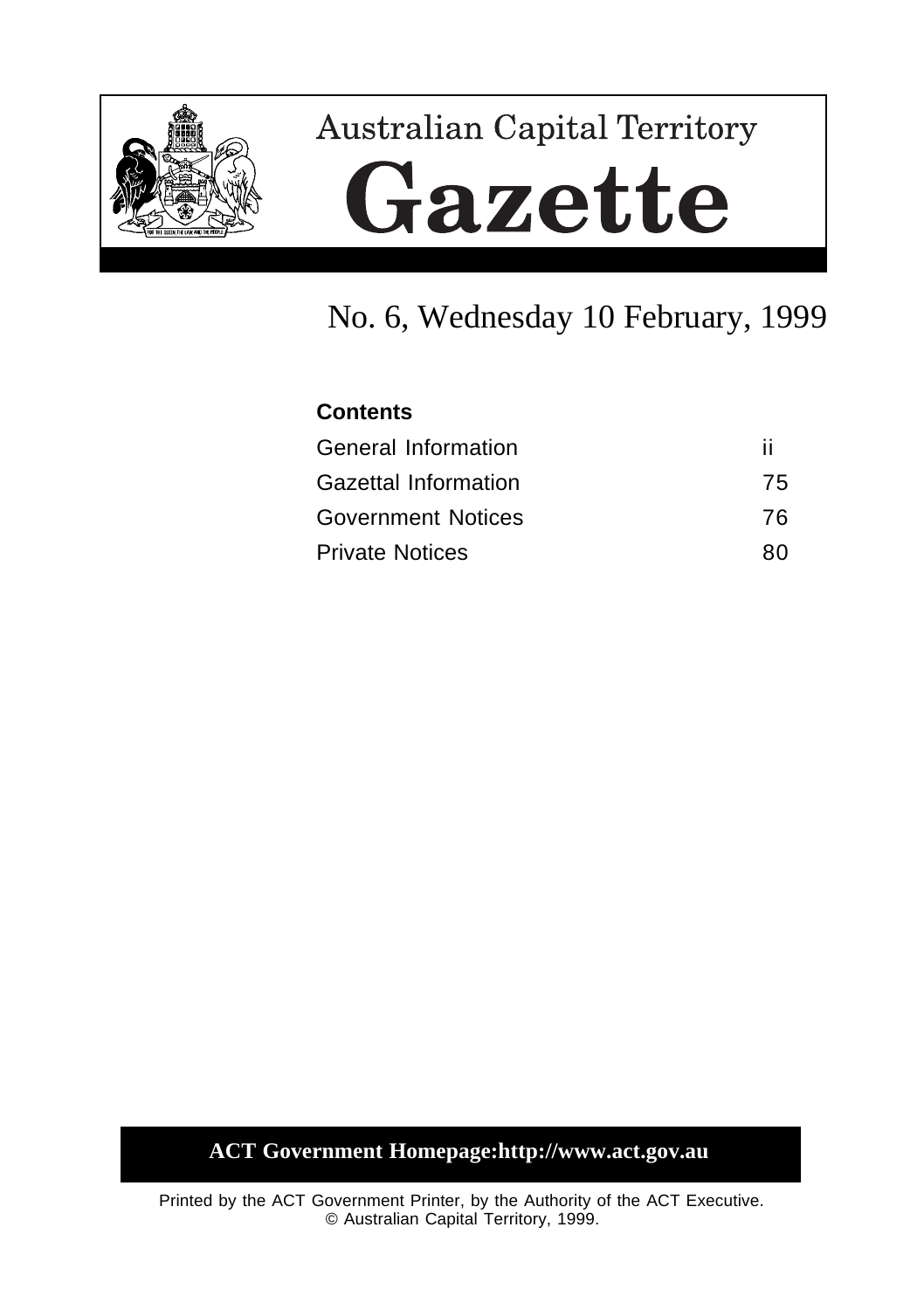# **GENERAL INFORMATION**

#### **ACT GOVERNMENT GAZETTE**

The ACT Government Gazette is published each Wednesday. The sections included in the publication are:

- General Information;
- Government Notices;
- Purchasing and Disposals;
- Invitations to Tender, Quote or Register Interest;
- Contracts arranged, and
- Private Notices

(Australian Public Service notices will continue to appear in the Commonwealth of Australia Gazette).

#### **CONTACT DETAILS**

ACT Gazette Officer Publishing Services GPO Box 158 Canberra Act 2601

Phone: (02) 6205 0484 Fax: (02) 6205 0266 **e-mail: gazette\_office@dpa.act.gov.au** ACT Gazette Office Level 7, Macarthur House Wattle Street Lyneham 2602

#### **Notices for Publications**

Notices for the Gazette are to be lodged by 12 noon on the Wednesday prior to publication. Notices can be lodged in advance in hard copy or facsimile, by electronic mail or diskette, with a brief message of instruction and a WORD compatible document attachment.

A Gazette Request Form must also be delivered to the Gazette Office, by hand, mail or fax. For copies of this form please telephone the Gazette Office or go to www.act.gov.au/government/reports/pub/gazreq.doc.

Signed notices must be sighted by the Gazette Office before gazettal can proceed.

**Purchasing and Disposal Codes** may be accessed on the ACT Government Website:

www.act.gov.au/government/report/pub/gazette/p&d.pdf. Alternatively, you may obtain a hard copy listing by contacting the gazette office.

#### **Private Notices**

The fee for a private notice is as follows:

• minimum charge \$1.00 per word or \$100.00 whichever is the greater.

Cheques are to be made payable to 'Publishing Services' and are to be forwarded to the Gazette office with a copy of the notice (Either on a PC formatted disk in WORD, or if the notice has already been emailed, a hard copy of the notice) and Gazette Request Form. Payment can be made by EFTPOS (Bankcard, Visa or Mastercard) by telephoning the Gazette Office. Payment must be received before gazettal can proceed.

#### **Purchasing and Subscriptions**

Copies of the ACT Government Gazette may be purchased at a cost of \$5.00 (or \$2.00 for a Special Gazette) from the ACT Government shopfront, Legislation/Gazette sales counter, East Row, Canberra City. Subscriptions to the Gazette maybe arranged through the Gazette Office at a price of \$180.00 (1 Jan 99 - 30 Jun 99) or part thereof, including postage. Refunds will not be given for cancellations. Claims for missing items will be recognised as valid if lodged within 28 days of publication.

#### **Copyright Notice - Australian Capital Territory**

This work is copyright. Apart from any use as permitted under the Copyright Act 1968, no part may be reproduced by any process without written permission from Library and Information Management, Department of Urban Services, ACT Government, GPO Box 249, Civic Square ACT 2608.

#### **Products and Services advertised in this publication are not necessarily endorsed by the ACT Government**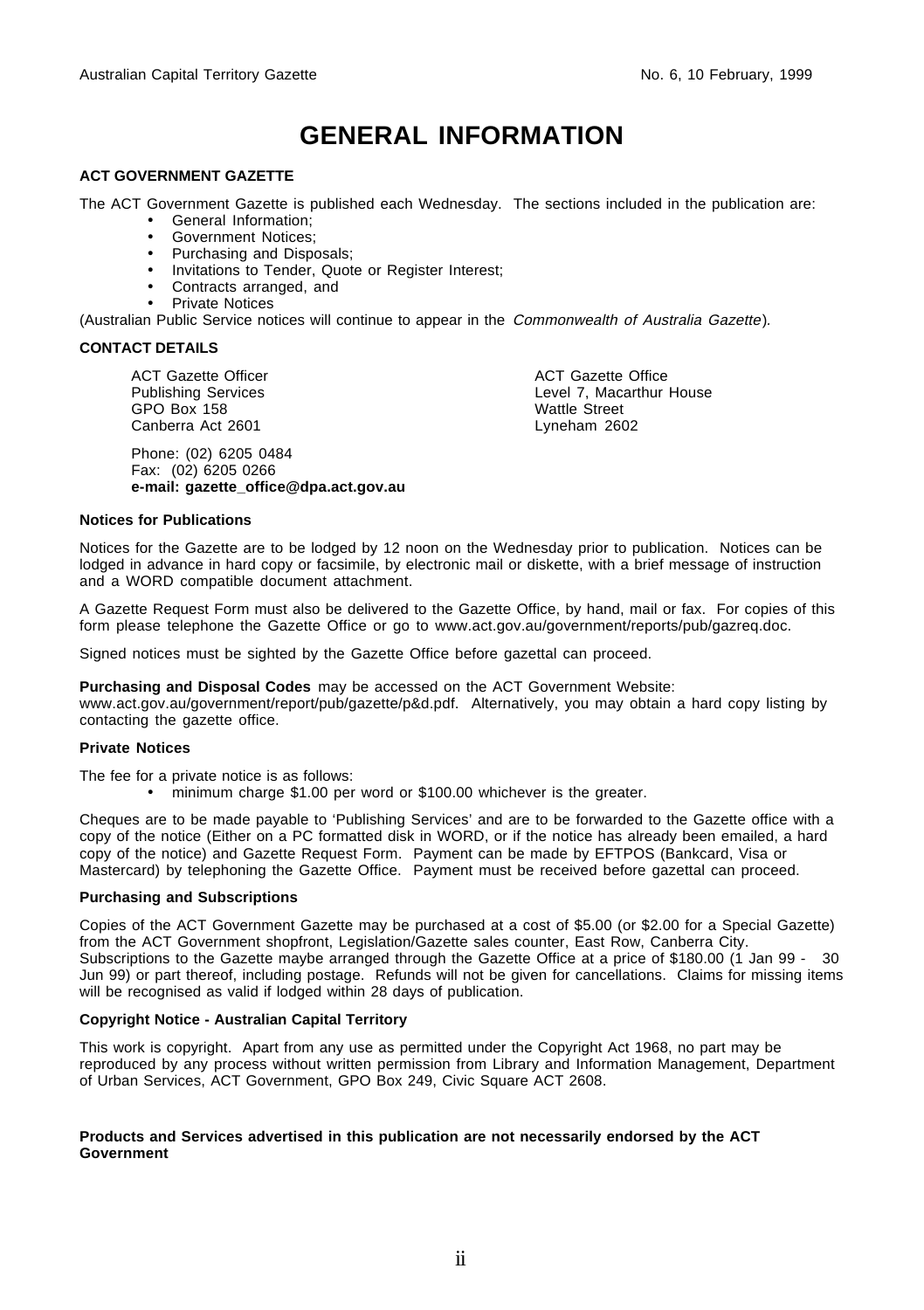# **GAZETTAL INFORMATION**

#### **GAZETTE INFORMATION**

#### **ISSUE OF ACT SPECIAL GAZETTES**

The following issues of the ACT Special Gazettes have been published since the last Weekly Gazette. For listings of previous ACT Special Gazettes please refer to the ACT Government's Catalogue of Publications or phone the Publishing Services Information line on 6205 0202.

| <b>Gazette Number</b> | Date       | Title                                                                 |
|-----------------------|------------|-----------------------------------------------------------------------|
| S5                    | 5 February | Commencement Notice<br>~ Roads and Public Places (Amendment) Act 1998 |
|                       |            | Instrument No. 14 of 1999<br>~ Roads and Public Places Act 1937       |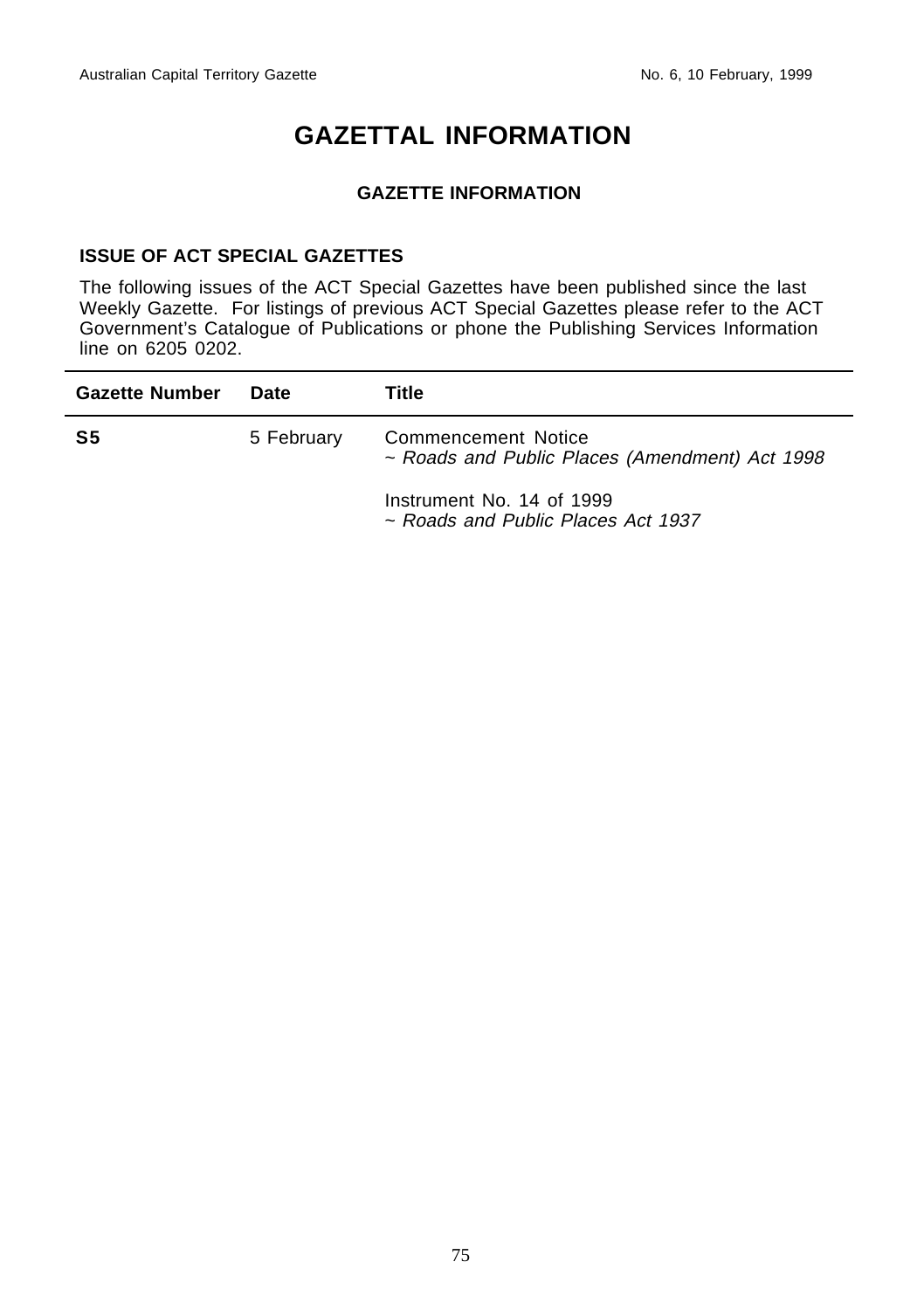# **GOVERNMENT NOTICES**

#### **NOTIFICATION OF THE MAKING OF A SUBORDINATE LAW**

NOTICE is hereby given that the undermentioned Regulation of the Australian Capital Territory has been made. Copies of the Regulation may be purchased from Publishing Services, Legislation and Sales Counter, ACT Government Shopfront, Crn City Walk and East Row, Canberra City ACT 2601.

| Act under which                             | <b>Description of Subordinate</b> | Number and year of         |
|---------------------------------------------|-----------------------------------|----------------------------|
| Subordinate Law made                        | Law                               | <b>Management Standard</b> |
| <b>Public Sector Management</b><br>Act 1994 | Management Standards              | No. 6 of 1998              |

### **ACT GOVERNMENT**

#### **PLANNING AND LAND MANAGEMENT GROUP**

#### **REVISED DRAFT VARIATION NO.115 TO THE TERRITORY PLAN**

In accordance with Section 24(2) of the Land (Planning and Environment) Act 1991, the Planning and Land Management Group of the Urban Services Department is making available for public inspection the documents submitted to the Minister in relation to draft Variation No.115 - Enclosure of Sports Grounds - Holt and Stirling District Playing Fields.

The documents relating to this draft Variation are now available for perusal;

- at libraries of the ACT Government Library Service at Belconnen, Civic, Dickson, Erindale, Griffith, Kippax, Tuggeranong and Woden during normal opening hours; and
- at the PALM Shopfront at 16 Challis Street, Dickson during normal office hours.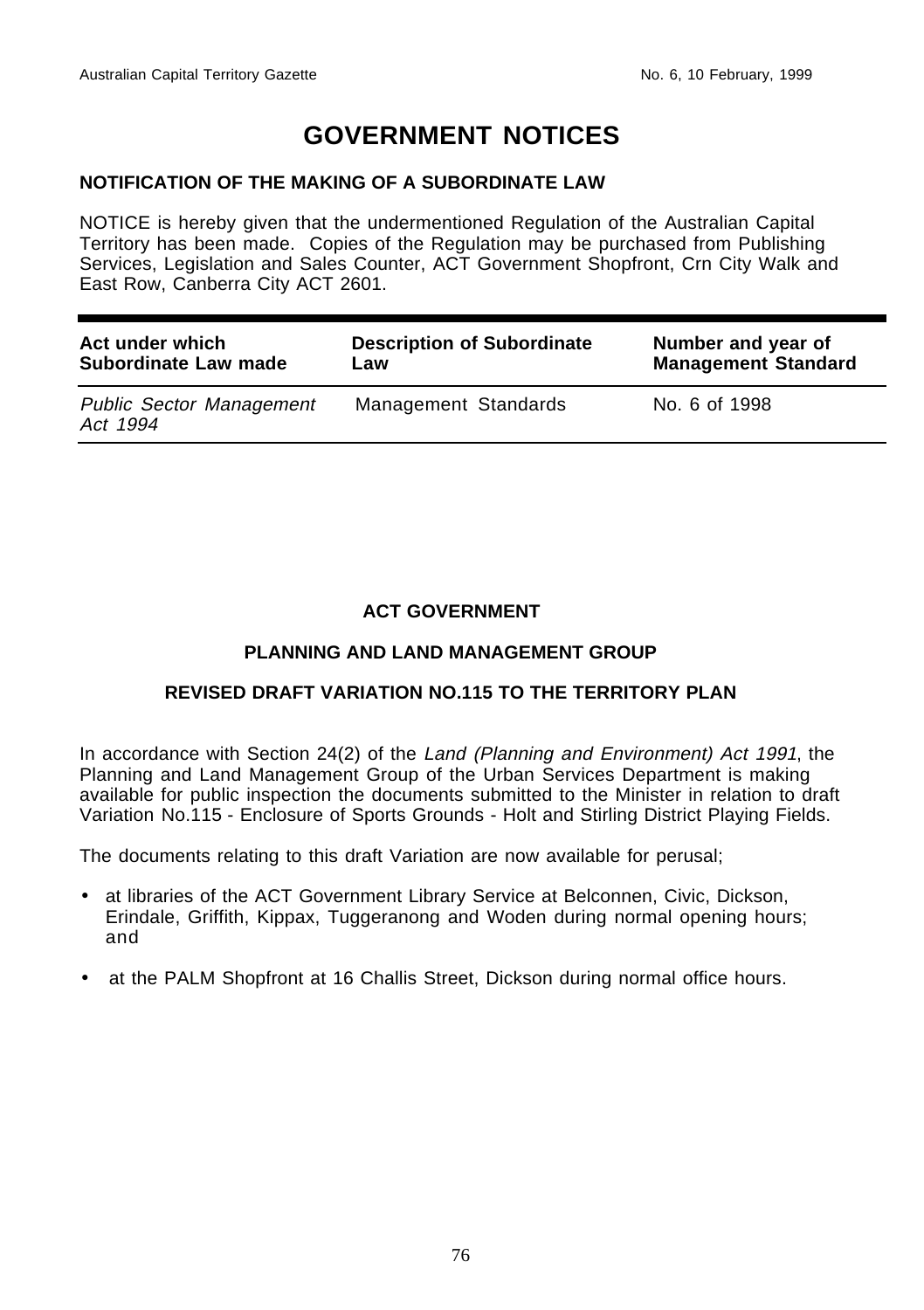## **GOVERNMENT NOTICES (Continued)**

### **AUSTRALIAN CAPITAL TERRITORY**

#### **GOVERNMENT SOLICITOR ACT 1989**

#### **REVOCATION**

I, PHILIP JULIAN MITCHELL, Acting Chief Solicitor, HEREBY REVOKE THE BELOW AUTHORISATIONS previously given by me pursuant to subsection 5 (4) of the Government Solicitor Act 1989:

#### **ADAM ANASTASI**

**and**

#### **VINCENT SIAW**

**P J Mitchell**

1 February 1999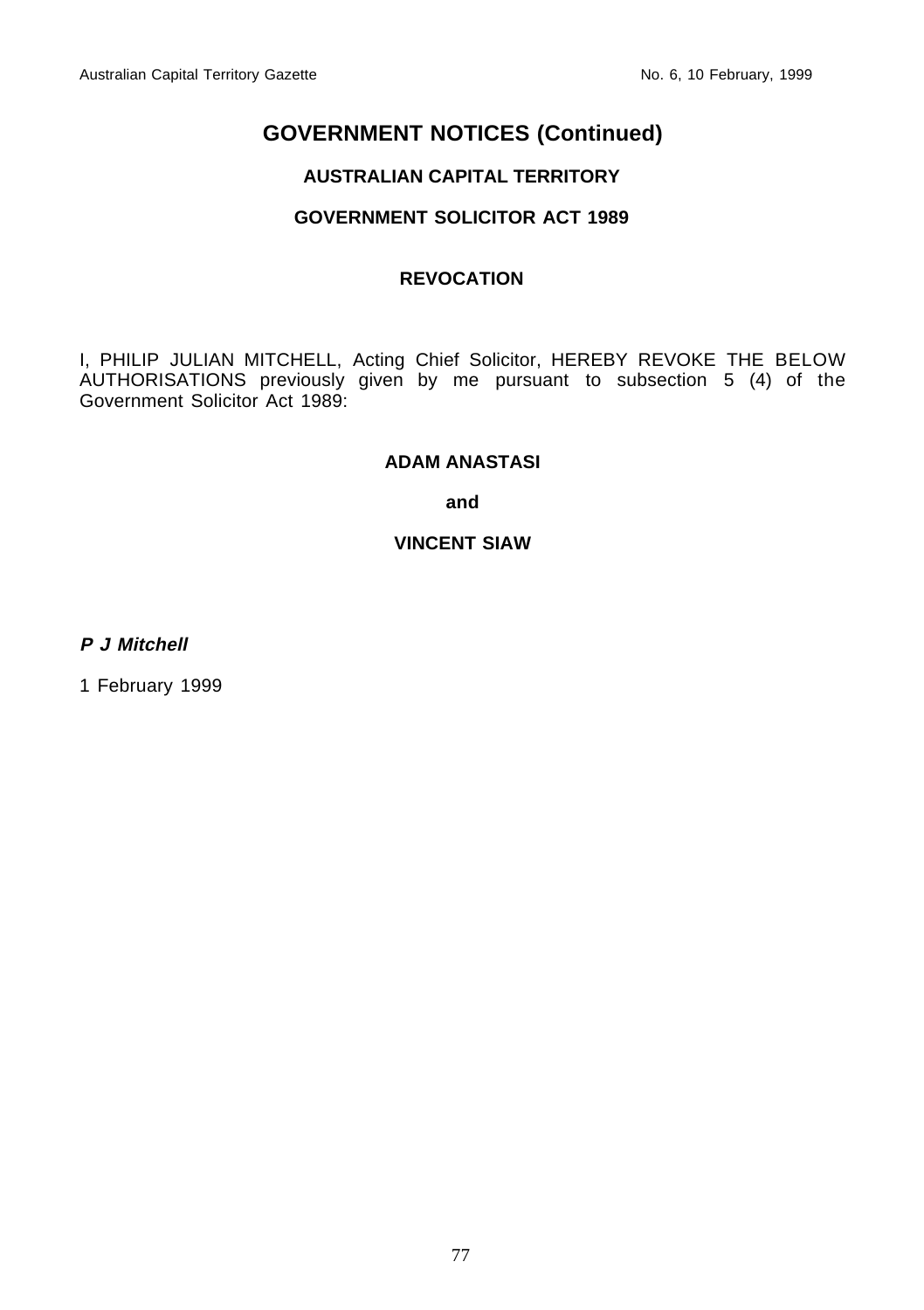## **GOVERNMENT NOTICES (Continued)**

## **AUSTRALIAN CAPITAL TERRITORY**

## **GOVERNMENT SOLICITOR ACT 1989**

### **AUTHORITY**

I, PHILIP JULIAN MITCHELL, Acting Chief Solicitor, for the purposes of sub-section 5 (4) of the Government Solicitor Act 1989 HEREBY AUTHORISE:

### **GREGORY JOHN STAGG**

Legal Practitioner of the Supreme Court of the Australian Capital Territory to act in the name of the Government Solicitor for the Australian Capital Territory.

**P J Mitchell**

1 February 1999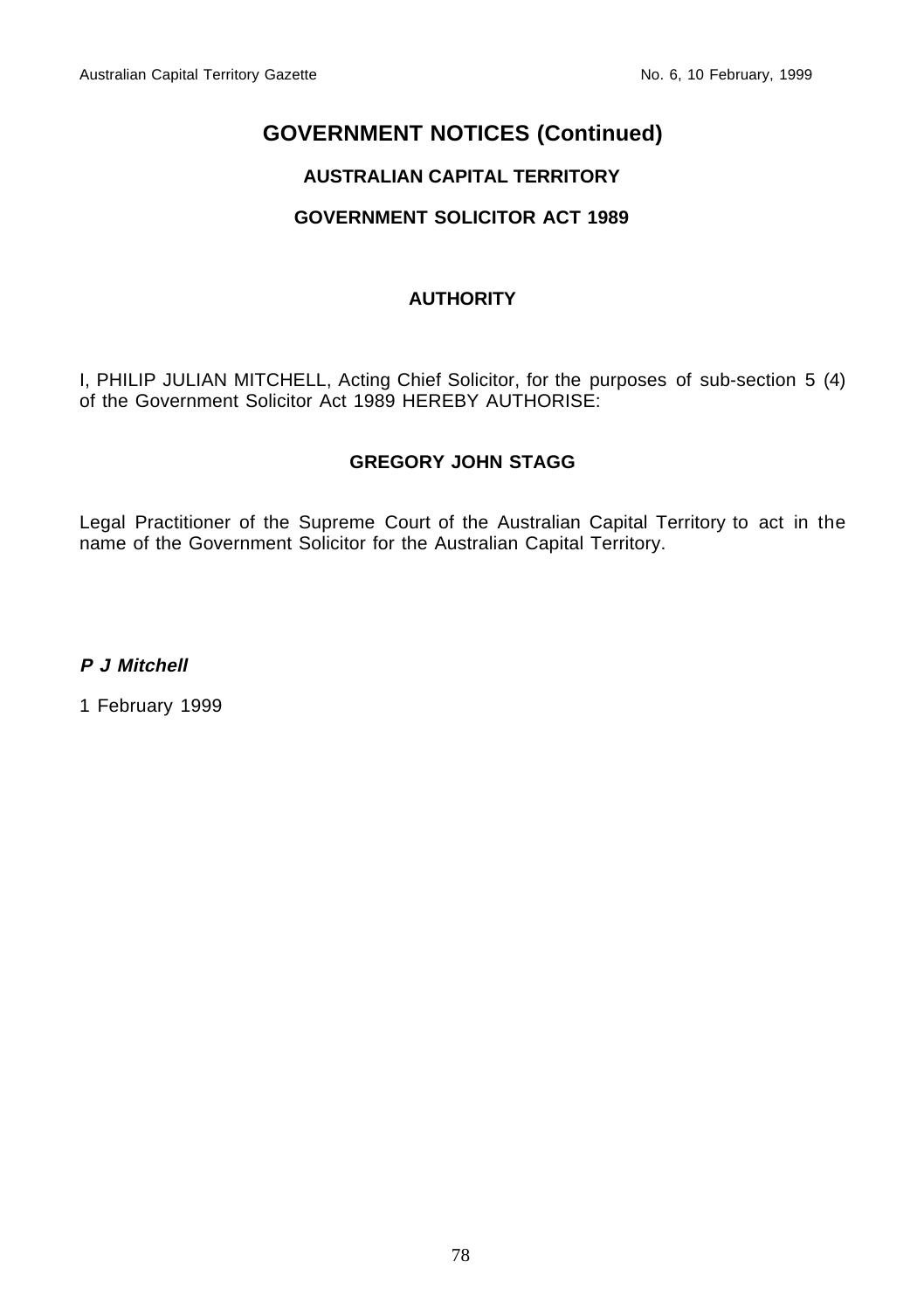## **GOVERNMENT NOTICES (Continued)**



## **AUSTRALIAN CAPITAL TERRITORY**

#### **ADMINISTRATIVE APPEALS TRIBUNAL ACT 1989 SECTION 61(2)**

#### **NOTICE**

I **Michael Henry Peedom**, President of the Administrative Appeals Tribunal, in accordance with Section 61(2) of the Administrative Appeals Tribunal Act 1989, fix **1 March 1999** as the date after which a document required by the Administrative Appeals Tribunal Act 1989 to be lodged with the Administrative Appeals Tribunal may be lodged under sub section  $61(1)$  of the Administrative Appeals Tribunal Act 1989 by means of facsimile transmission or electronic mail.

Dated: 4 February 1999 **M. Peedom**

President